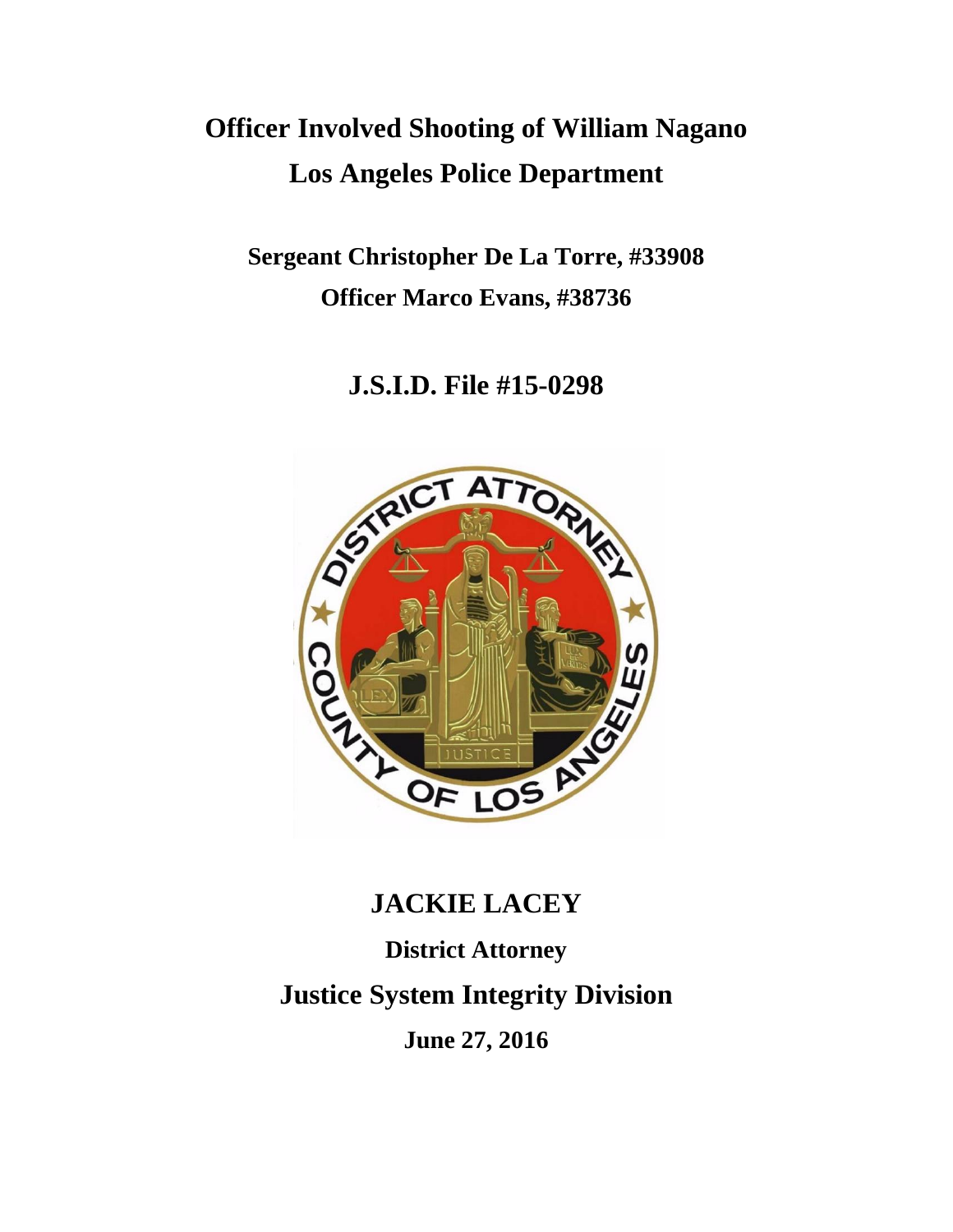#### **MEMORANDUM**

- TO: COMMANDER ROBERT A. LOPEZ Los Angeles Police Department Force Investigation Division 100 West First Street, Suite 431 Los Angeles, California 90012
- FROM: JUSTICE SYSTEM INTERGRITY DIVISION Los Angeles County District Attorney's Office
- SUBJECT: Officer Involved Shooting of William Nagano J.S.I.D. File #15-0298 L.A.P.D. F.I.D. File #F046-15
- DATE: June 27, 2016

The Justice System Integrity Division of the Los Angeles County District Attorney's Office has completed its review of the June 10, 2015, non-fatal shooting of William Nagano by Los Angeles Police Department (LAPD) Sergeant Christopher De La Torre and Officer Marco Evans. We have concluded that Sergeant De La Torre and Officer Evans acted lawfully in defense of another.

The District Attorney's Command Center was notified of the shooting on June 10, 2015, at approximately 4:50 p.m. The District Attorney's Response Team responded to the location and was given a preliminary briefing on the circumstances of the incident and a walk-through of the scene.

The following analysis is based upon investigative reports, evidence reports and transcribed witness statements taken during the course of the investigation by the LAPD and submitted to this office by Lieutenant Damian Gutierrez, LAPD Force Investigation Division. The compelled statements of Sergeant De La Torre and Officer Evans were not considered in this analysis.

### **FACTUAL ANALYSIS**

On June 10, 2015, at approximately 4:16 p.m., LAPD Hollywood Patrol Division Officers Luis Flores and Marco Evans were working uniformed patrol in a marked police vehicle when they received a code three radio call of a "violent male mental illness."<sup>1</sup> The incident was occurring near the intersection of Lexington Avenue and Sycamore Avenue. LAPD Sergeants Christopher De La Torre and Mark Cohan broadcast that they would be backing Officers Flores and Evans on the call.

l  $1$  The initial incident report described the suspect as a male Hispanic wearing a striped shirt and blue jeans with a knife in his hand.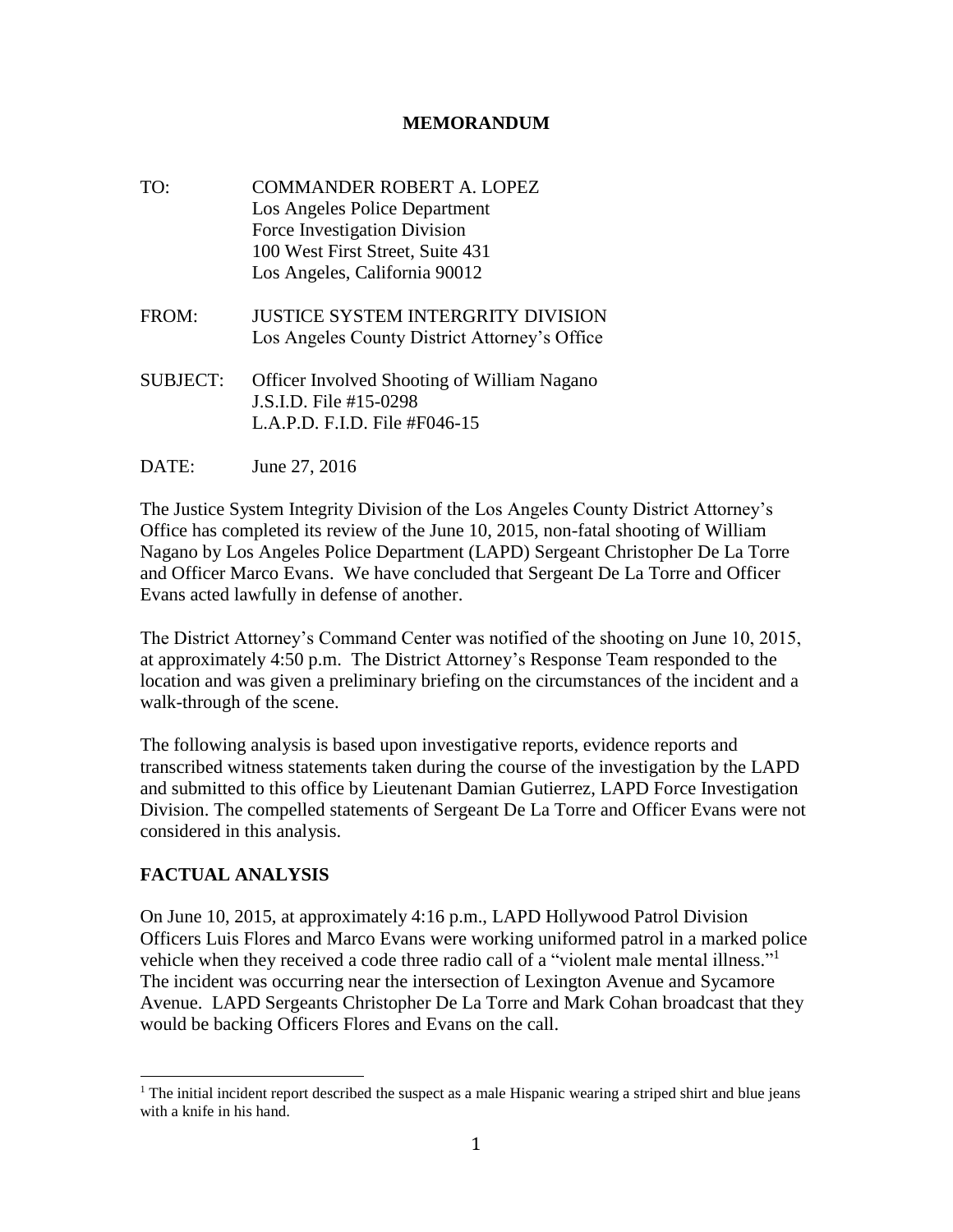Sergeants Cohan and De La Torre arrived at the scene first. They observed William Nagano sitting on the north sidewalk of Lexington Avenue and two witnesses, Georgetta Gillespie and Michael Blocker, standing nearby. Cohan made eye contact with Nagano and observed that he was holding a knife with the blade pointed upward in his hand.<sup>2</sup>

De La Torre stopped their police vehicle east of Nagano, and both he and Cohan exited the vehicle. Cohan, seeking cover, moved to the rear quarter panel of the vehicle. Cohan, fearing the situation may escalate to one requiring deadly force, unholstered his service weapon and pointed it at Nagano. De La Torre, moving east from the vehicle, also drew his service weapon. Using his other hand, Cohan removed his radio and broadcast for back up, specifically requesting a Taser and a beanbag shotgun.

Officers Flores and Evans arrived at the location and stopped their vehicle near the southeast corner of the intersection of Lexington Avenue and Sycamore Avenue, approximately 44 feet from Nagano. Flores observed Nagano holding a knife to his neck. Evans exited the patrol vehicle and took cover behind his open passenger door. Flores exited the patrol vehicle and heard Cohan request a "Code-Robert."<sup>3</sup> Flores retrieved a beanbag shotgun from the trunk of the patrol car and moved to a cover position near the front passenger door.

As he neared the door, Flores observed that Evans had repositioned himself a few feet in front of the vehicle's door, having moved closer to Nagano. Realizing that Evans could now be in the line of fire should he need to discharge the beanbag, Flores moved away from the patrol vehicle toward the sidewalk near the southeast corner of the intersection. Flores chambered a beanbag round and pointed the weapon at Nagano.

As the officers repeatedly ordered Nagano to drop the knife, Cohan directed Flores and Evans to repositions their vehicle closer to Nagano. As Cohan neared Flores and Evans, he realized that he was without cover. Cohan ran back to his vehicle, still pointing his service weapon at Nagano.

As he was approximately two feet from his vehicle, Cohan observed Nagano running quickly toward him with the knife and heard Flores chamber a beanbag round. As Nagano reached approximately 10 feet from Cohan, Sergeant De La Torre fired three to four rounds at Nagano, fearing for Cohan's life.

Unsuccessful in stopping Nagano's movement toward Cohan, De La Torre fired an additional three to four rounds toward Nagano from a distance of approximately 13 feet. Simultaneously, Evans fired two rounds at Nagano from a distance of approximately 26 feet. Nagano was struck multiple times and fell to the street.

 $\overline{a}$ 

<sup>&</sup>lt;sup>2</sup> Nagano was holding a silver and black folding knife, eight inches in overall length, with a three and a half inch blade. According to Blocker, Nagano transferred the knife from his right hand to his left hand as the officers arrived at the scene and opened the blade of the knife to a locked position.

 $3$  A Code-Robert is a request for a police rifle. Despite this request, Flores believed Cohan had misspoke and instead intended to request a beanbag shotgun.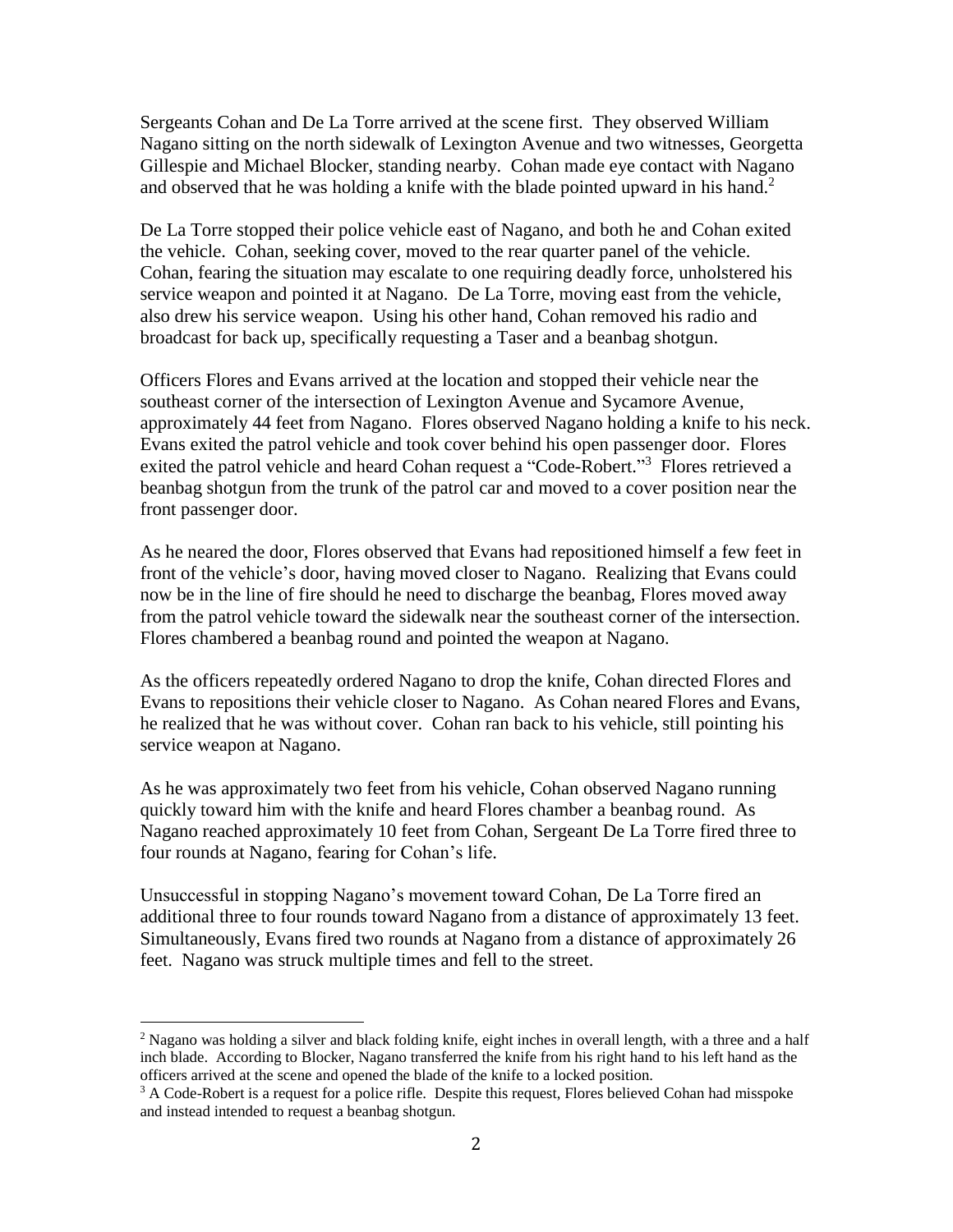Evans, Flores, Cohan and De La Torre approached Nagano. The open knife was still in his hand. The officers immediately summoned paramedics and requested an ambulance for Nagano due to his gunshot wounds.

Paramedics treated Nagano at the scene and transported him to Cedar-Sinai Medical Center for additional treatment. Nagano was treated for gunshot wounds to his lower left and right abdominal region, lower left thigh, right upper arm, left elbow region and left hand. A psychiatric evaluation was conducted of Nagano on June 13, 2015, which concluded he was experiencing a severe major depressive disorder and was at a high risk of self-harm.

Nagano was interviewed on June 15, 2015 by Force Investigation Division (FID) Detectives Chavez and Lee. Nagano stated he was ready to die and thought that the police would possibly end the situation. Nagano realized that he had placed the officers in danger. He admitted running at the officers with a knife and believed he would be shot if he ran at them. Nagano said he was ready to die at that point.

On June 17, 2015, Nagano was discharged from Cedar-Sinai Medical Center and transported to the jail ward of Los Angeles County USC Medical Center. Nagano is currently awaiting a pre-trial for two counts of assault with a deadly weapon on a peace officer in case number BA437289.

## **LEGAL ANALYSIS**

California law permits the use of deadly force in self-defense or in the defense of others if it reasonably appears that the person claiming the right of self-defense or defense of others actually and reasonably believed that he was in danger of great bodily injury or death. People v. Randle (2005) 35 Cal.4th 987, 994 (overruled on another ground in People v. Chun (2009) 45 Cal.4th 1172, 1201); People v. Mercer (1962) 210 Cal.App.2d 153, 161.

In protecting himself or another, a person may use all force which he believes reasonably necessary and which would appear to a reasonable person, in the same or similar circumstances, to be necessary to prevent imminent injury. CALCRIM No. 3470.

"Where the peril is swift and imminent and the necessity for action immediate, the law does not weigh in too nice scales the conduct of the assailed and say he shall not be justified in killing because he might have resorted to other means to secure his safety." People v. Collins (1961) 189 Cal.App.2d 575, 589.

"The 'reasonableness' of a particular use of force must be judged from the perspective of a reasonable officer on the scene, rather than 20/20 vision of hindsight. . . . The calculus of reasonableness must embody allowance for the fact that police officers are often forced to make split-second judgments – in circumstances that are tense, uncertain and rapidly evolving – about the amount of force that is necessary in a particular situation." Graham v. Connor (1989) 490 U.S. 386, 396-397.